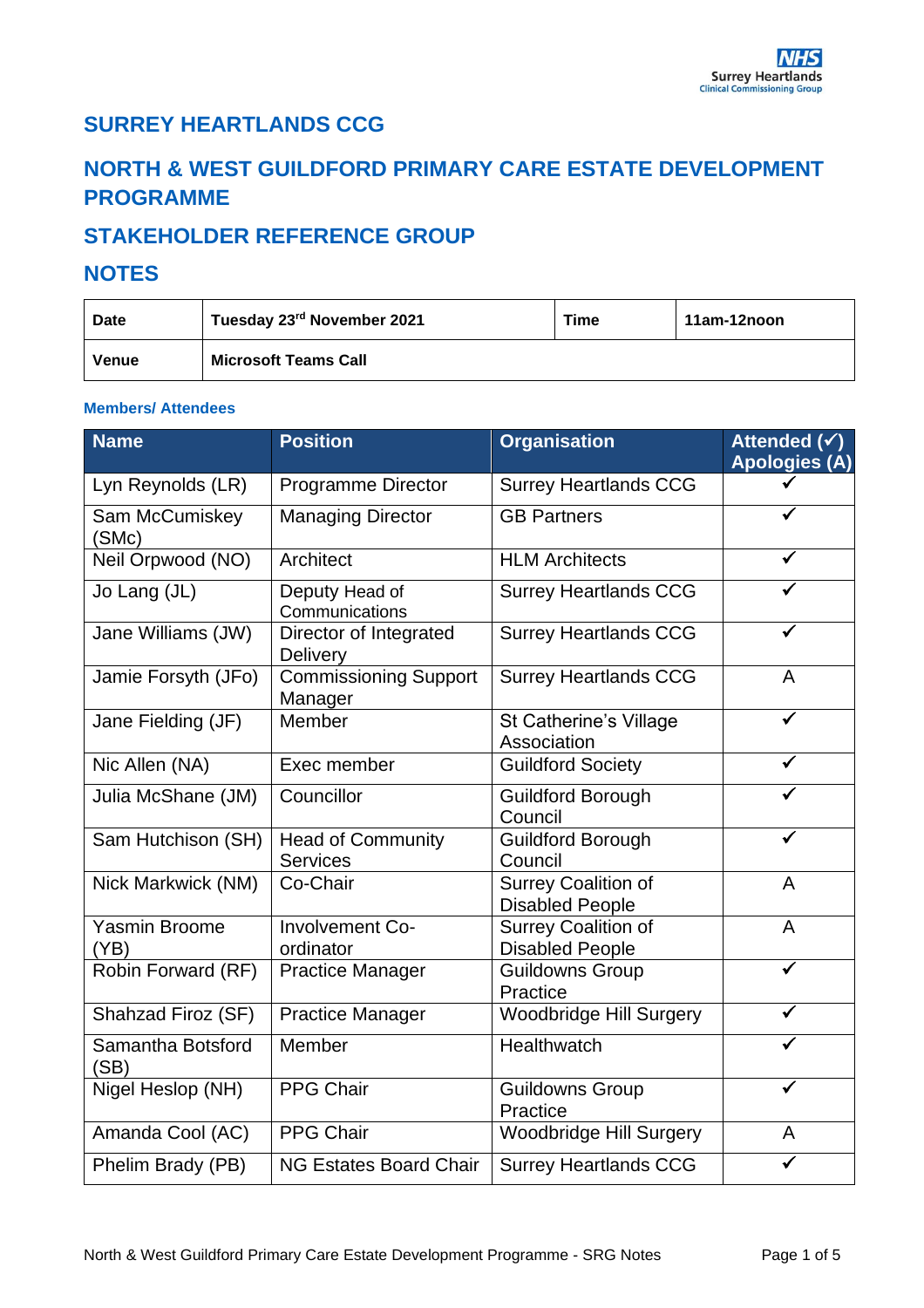| Laura Symthson  | Head of Wellbeing &         | <b>Surrey University</b>        |  |
|-----------------|-----------------------------|---------------------------------|--|
| (LS)            | Welfare                     |                                 |  |
| Ray Briggs (RB) | <b>Local Representative</b> | <b>Onslow Village Residents</b> |  |
|                 |                             | Association                     |  |
| <b>TBC</b>      | <b>Student Union Rep</b>    | <b>Surrey University</b>        |  |
|                 |                             |                                 |  |

**Freedom of Information:** Those present at the meeting should be aware that their name will be listed in the agenda and action notes of this meeting, which may be released to members of the public on request under Freedom of Information requirements.

| 1. | <b>Welcome &amp; Introductions</b>                                                                                                                                                                                     |                        |                                                                                                                                                                                                     | <b>Action</b> |                                                                                                                                                                                                                                                                                                                                                                                                                                                                                                                                  |  |
|----|------------------------------------------------------------------------------------------------------------------------------------------------------------------------------------------------------------------------|------------------------|-----------------------------------------------------------------------------------------------------------------------------------------------------------------------------------------------------|---------------|----------------------------------------------------------------------------------------------------------------------------------------------------------------------------------------------------------------------------------------------------------------------------------------------------------------------------------------------------------------------------------------------------------------------------------------------------------------------------------------------------------------------------------|--|
|    | LR welcomed everyone to the meeting and introductions were made.                                                                                                                                                       |                        |                                                                                                                                                                                                     |               |                                                                                                                                                                                                                                                                                                                                                                                                                                                                                                                                  |  |
| 2. |                                                                                                                                                                                                                        |                        | <b>Declarations of Interest</b>                                                                                                                                                                     |               |                                                                                                                                                                                                                                                                                                                                                                                                                                                                                                                                  |  |
|    |                                                                                                                                                                                                                        |                        | No declarations were made.                                                                                                                                                                          |               |                                                                                                                                                                                                                                                                                                                                                                                                                                                                                                                                  |  |
| 3. |                                                                                                                                                                                                                        |                        | Minutes of the last meeting/Action log                                                                                                                                                              |               |                                                                                                                                                                                                                                                                                                                                                                                                                                                                                                                                  |  |
|    | The minutes of the last meeting were agreed as an accurate record.<br>The action log was updated:                                                                                                                      |                        |                                                                                                                                                                                                     |               |                                                                                                                                                                                                                                                                                                                                                                                                                                                                                                                                  |  |
|    |                                                                                                                                                                                                                        |                        | NORTH & WEST GUILDFORD SRG ACTION LOG - 2021-22                                                                                                                                                     |               |                                                                                                                                                                                                                                                                                                                                                                                                                                                                                                                                  |  |
|    | No.                                                                                                                                                                                                                    | Date                   | <b>Action</b>                                                                                                                                                                                       | Responsible   | <b>Update</b>                                                                                                                                                                                                                                                                                                                                                                                                                                                                                                                    |  |
|    |                                                                                                                                                                                                                        | Updated by LR 17.11.21 |                                                                                                                                                                                                     |               |                                                                                                                                                                                                                                                                                                                                                                                                                                                                                                                                  |  |
|    |                                                                                                                                                                                                                        |                        | 19.10.21 Amend name/area and page 3<br>item to include 'consultation' to<br>the ToRs                                                                                                                | LR            | 17.11.21 - Completed. Close                                                                                                                                                                                                                                                                                                                                                                                                                                                                                                      |  |
|    | $\overline{2}$                                                                                                                                                                                                         |                        | 19.10.21 Email members the link to<br>Google My Maps                                                                                                                                                | <b>LR</b>     | 17.11.21 - Completed. Close                                                                                                                                                                                                                                                                                                                                                                                                                                                                                                      |  |
|    | 3                                                                                                                                                                                                                      |                        | 19.11.21 All members to<br>review/amend/update the<br>stakeholder map list                                                                                                                          | ALL           | 17.11.21 - ongoing/Agenda item - 23.11.21                                                                                                                                                                                                                                                                                                                                                                                                                                                                                        |  |
| 4. |                                                                                                                                                                                                                        |                        | <b>Programme Update</b>                                                                                                                                                                             |               |                                                                                                                                                                                                                                                                                                                                                                                                                                                                                                                                  |  |
|    |                                                                                                                                                                                                                        |                        | the CCG's Primary Care Estate Project Board on a weekly basis.<br>should seek to support a dialogue which is at all times inclusive.<br>The North & West Guildford Primary Care Estates Development |               | LR presented the latest highlight report which is updated and circulated to<br>A brief outline of the programme was given. The aim of the group is to:<br>The Stakeholder Reference Group will support the co-production of the<br>engagement and communication plan for the programme. This Group<br>Whilst adhering to the agreed objectives within the terms of reference:<br>Programme Stakeholder Reference Group has the following objectives:<br>1. To ensure that citizen, patient and public involvement is meaningful; |  |
|    | 2. To ensure that the Programme adheres to the CCG's duty to involve<br>patients and public in developing and assessing options and<br>proposals;<br>3. To provide ideas and advice on how best to engage, communicate |                        |                                                                                                                                                                                                     |               |                                                                                                                                                                                                                                                                                                                                                                                                                                                                                                                                  |  |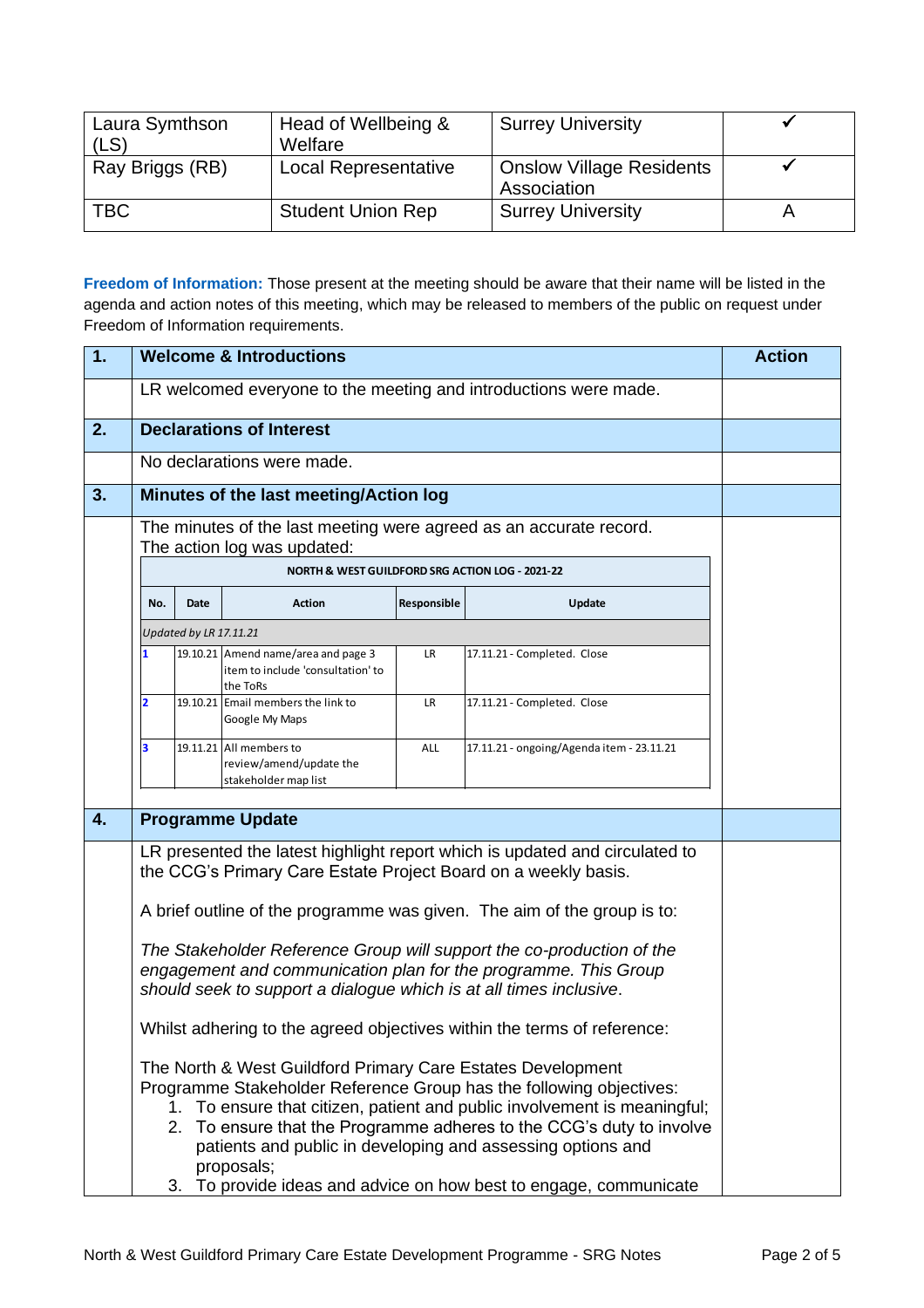|    | and consult with the people affected by the developing proposals;<br>To provide advice and support to ensure that the Programme<br>4.<br>maintains a dialogue with all communities that will be impacted by<br>the development and outcome of the programme and that the wider<br>public interest is considered at all times.<br>A MOU has been agreed with the Kings College School, which basically is<br>an agreement for both parties to work collaboratively as/if required in the                                                                                                                                                                                                                                                                                                                                   |           |
|----|---------------------------------------------------------------------------------------------------------------------------------------------------------------------------------------------------------------------------------------------------------------------------------------------------------------------------------------------------------------------------------------------------------------------------------------------------------------------------------------------------------------------------------------------------------------------------------------------------------------------------------------------------------------------------------------------------------------------------------------------------------------------------------------------------------------------------|-----------|
|    | future.                                                                                                                                                                                                                                                                                                                                                                                                                                                                                                                                                                                                                                                                                                                                                                                                                   |           |
| 5. | <b>Practice Perspective</b>                                                                                                                                                                                                                                                                                                                                                                                                                                                                                                                                                                                                                                                                                                                                                                                               |           |
|    | RF presented some slides outlining the issues/challenges the Guildowns<br>Group Practice currently face, operating from multiple sites. The population<br>is growing. The practice has 59 seats to accommodate 83 staff. They<br>currently have 700sqm and should have 1200 sqm. Recruitment, retention,<br>and staff morale is very problematic for the practice.                                                                                                                                                                                                                                                                                                                                                                                                                                                        |           |
|    | Members acknowledged the challenges and issues faced, but concern was<br>raised regarding losing access to a practice south of the A3 and only having<br>access to the north of the A3, which was deemed to be problematic.                                                                                                                                                                                                                                                                                                                                                                                                                                                                                                                                                                                               |           |
|    | Concern was expressed regarding overlying strategy for the GP provision<br>across Guildford and its wider impact, work for which is ongoing.                                                                                                                                                                                                                                                                                                                                                                                                                                                                                                                                                                                                                                                                              |           |
|    | Concern was expressed regarding the lack of knowledge the local<br>population has regarding the programme and in addition the wider issues<br>for Guildford primary care. JW outlined that Guildford has 21 independent<br>businesses (GP practices) and therefore some aspects are beyond our<br>control. There is a Primary Care Sustainability strategy available, which<br>outlines the challenges faced for primary care (e.g. GP retirements etc).<br>The Primary Care Networks (PCNs) model continues to develop locally.<br>This model provides a more flexible, collaborative service model amongst<br>groups of practices. This group (SRG) will concentrate on the engagement<br>requirements for this programme, which should address these concerns.<br>Action: LR to circulate information relating to PCNs | <b>LR</b> |
|    | SF presented some slides outlining the issues/challenges the Woodbridge<br>Hill Surgery face. The practice is not fit for purpose. There is a real<br>shortage of space. The practice currently operates from 390sqm, which<br>should be in the region of 1215sqm. The practice has a 'survival strategy' in<br>place, which includes increased digital/online consultations and shift/part<br>time working. The surgery has been in this situation for a very long time<br>(pre 2019).<br>Action: LR to circulate the practice slides presented today                                                                                                                                                                                                                                                                    | <b>LR</b> |
| 6. | <b>Data/Travel Info/Site Info</b>                                                                                                                                                                                                                                                                                                                                                                                                                                                                                                                                                                                                                                                                                                                                                                                         |           |
|    | The data packs have been circulated to members and a summary was<br>available as part of the agenda. The data will be used as factual<br>information/evidence for the service needs/development piece of work and<br>the programme will drill down/focus on the important/priority areas.                                                                                                                                                                                                                                                                                                                                                                                                                                                                                                                                 |           |
|    | SMc presented some example slides, which are being developed to outline                                                                                                                                                                                                                                                                                                                                                                                                                                                                                                                                                                                                                                                                                                                                                   |           |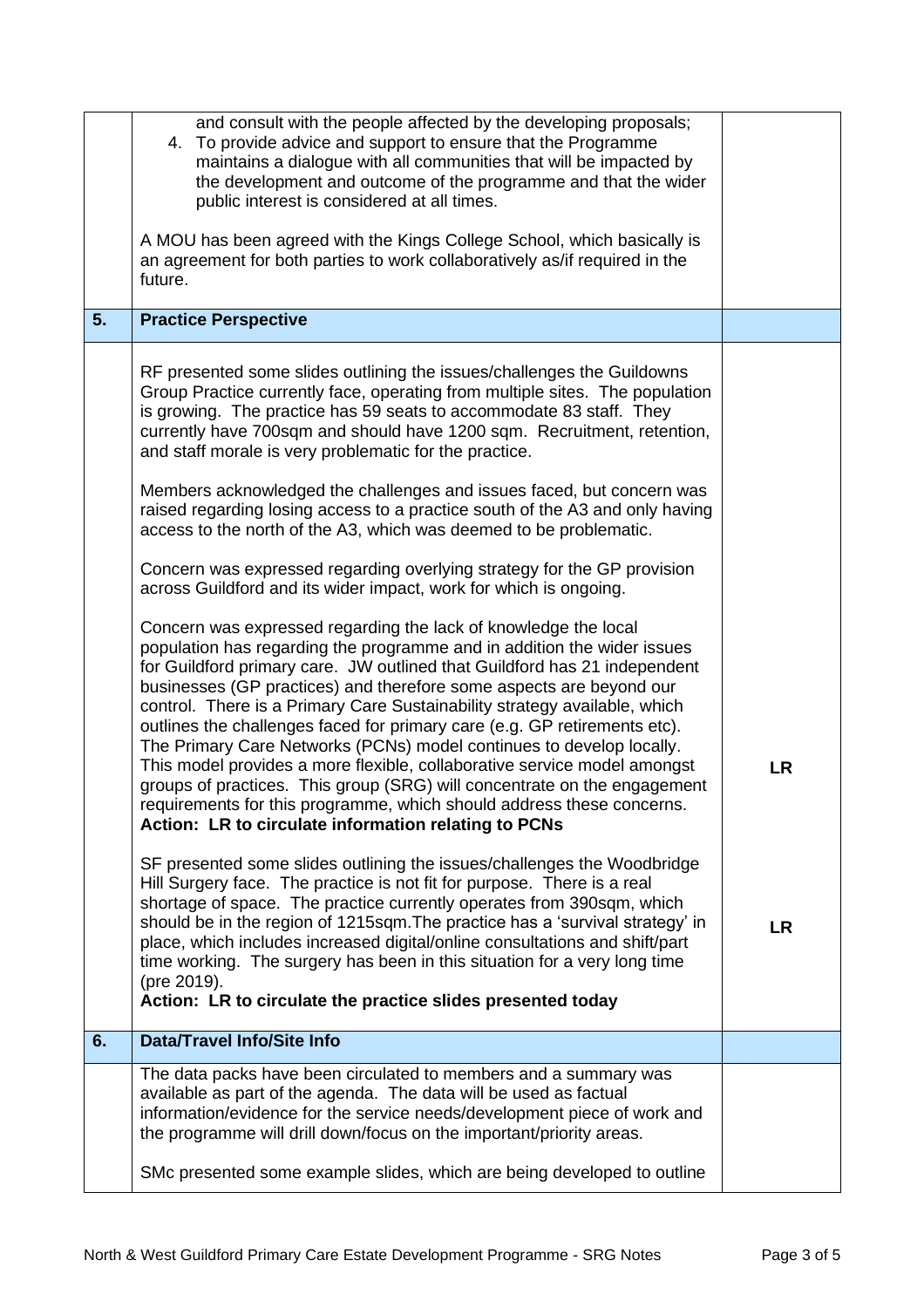|    | the travel aspects/impact for any future potential re-location. This work is<br>WIP/ongoing and being further developed, which will be presented to the<br>group in due course.<br>Action: SMc to circulate slides once completed.                                                                                                                                                                                                                                                          | <b>SMc</b> |
|----|---------------------------------------------------------------------------------------------------------------------------------------------------------------------------------------------------------------------------------------------------------------------------------------------------------------------------------------------------------------------------------------------------------------------------------------------------------------------------------------------|------------|
|    | NO presented the latest Google My Maps and thanked everyone for their<br>input. The programme will look at the services required in parallel to<br>assessing potential viable sites. NA sent a very helpful summary of other<br>potential alternative site options as well as planned housing developments<br>in the South and South West Guildford area, all of which are public owned<br>sites. NO will continue to add to the map.<br>Action: NO to send NA the site assessment criteria | <b>NO</b>  |
| 7. | <b>Comms &amp; Engagement</b>                                                                                                                                                                                                                                                                                                                                                                                                                                                               |            |
|    | JL asked members to assist and help develop the engagement plan. The<br>SRG needs to identify all the relevant stakeholders/existing networks and<br>which channels can be utilized (e.g. local newsletters etc). The group was<br>asked to identify any gaps.                                                                                                                                                                                                                              |            |
|    | JL added that the previous comms plan is being reviewed and a revised<br>version will be in place shortly to reflect developments and current options.<br>Communications and engagement activity will flex throughout in relation to<br>specific points in the programme and when there is a need for feedback<br>and insight from stakeholders.                                                                                                                                            |            |
|    | The CCG website is being updated to provide the latest information about<br>this programme.                                                                                                                                                                                                                                                                                                                                                                                                 |            |
|    | GP boundaries was discussed. If there is any overlap of the GP<br>boundaries, then the other practices will need to be involved/engaged.<br>Dapdune House Surgery has been sent an initial briefing recently and the<br>engagement programme will widen as it progresses.                                                                                                                                                                                                                   |            |
|    | Usually there is a minimum of two practices overlapping their boundaries,<br>so that patients always have a choice.                                                                                                                                                                                                                                                                                                                                                                         |            |
|    | The need to consider how the wider primary care capacity/access issue<br>was raised. This SRG has been established to address the potential re-<br>location for Guildowns Group and Woodbridge Hill Practices only.                                                                                                                                                                                                                                                                         |            |
| 8. | <b>AOB/Date of Next meeting</b>                                                                                                                                                                                                                                                                                                                                                                                                                                                             |            |
|    | Members were asked to nominate representatives to attend two<br>forthcoming workshops:                                                                                                                                                                                                                                                                                                                                                                                                      |            |
|    | Weds 1 <sup>st</sup> Dec 16:30-18:30 - Service Model Options: Julia McShane, Nigel<br>Heslop, Sam Hutchison (TBC), Amanda Cool (TBC)                                                                                                                                                                                                                                                                                                                                                        |            |
|    | Weds $15^{th}$ Dec $16:30-18:30$ – Site Options: Nick Allen, Julia McShane,<br>Jane Fielding, Nigel Heslop, Amanda Cool (TBC)                                                                                                                                                                                                                                                                                                                                                               |            |
|    | Engagement with all ward councilors was requested/suggested.<br>Action: SH to send info/list to JL & LR                                                                                                                                                                                                                                                                                                                                                                                     | <b>SH</b>  |
|    | JM stated to members that she has been a patient at St Lukes for several<br>years and access has not been a problem and wanted to encourage                                                                                                                                                                                                                                                                                                                                                 |            |